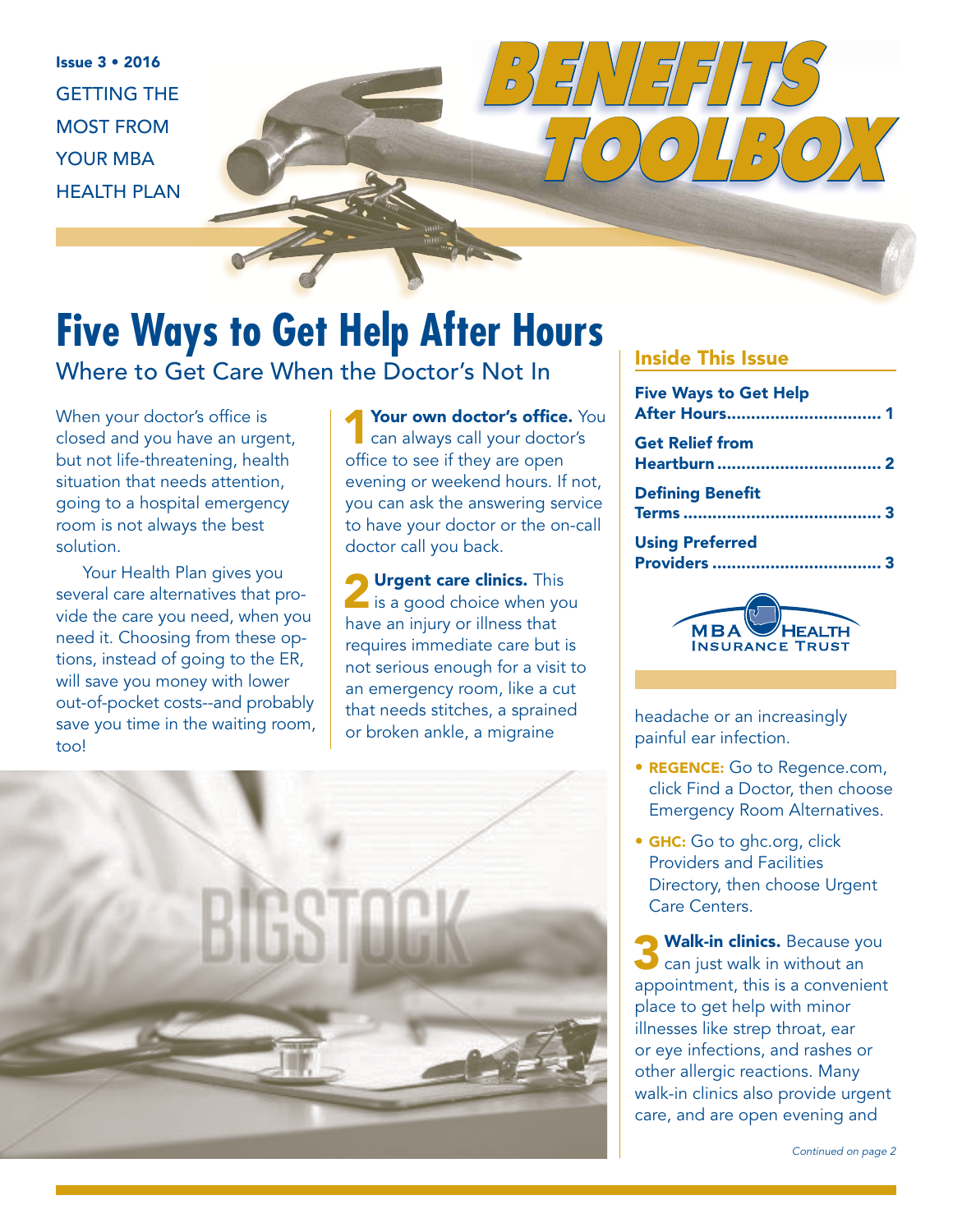FIVE WAYS TO GET HELP AFTER HOURS continued from page 1

weekend hours.

- REGENCE: Go to Regence. com, click Find a Doctor, then Emergency Room Alternatives
- GHC: Go to ghc.org, click Providers and Facilities Directory, then choose Urgent Care Centers

**A Retail clinics.** These clinics are located in retail stores, supermarkets and pharmacies. Here's where you can get help for minor issues, like sore throats, colds and flu, seasonal allergies and preventive services, such as flu shots and vaccinations.

- REGENCE: Go to Regence. com, click Find a Doctor, then Emergency Room Alternatives
- **GHC:** Visit CareClinics in Bartell Drugs stores; for locations, go to BartellDrugs.com then click **CareClinic**

5 Nurselines. Call a nurse 24 hours a day, 7 days a week, for reliable information. The nurse can tell you where to get care for your condition, answer your health questions and suggest over-the-counter medication and/ or home treatments to relieve your symptoms.

- REGENCE: Call Advice24: 1-855- 357-9104 (toll-free)
- **GHC:** Call the Consulting Nurse Service: 206-901-2244 or tollfree 1-800-297-6877

# **Get Relief from Heartburn**

## Lifestyle Changes and Medication Can Help

You know it when you have it. Heartburn is a painful, burning sensation in your chest that happens when stomach acid backs up into your esophagus. It usually occurs after eating a big meal or while lying down.

Many people get heartburn once in a while; usually, it's nothing serious. Over-the-counter remedies can relieve the discomfort, and if you watch what you eat and drink, you may be able to prevent it entirely.

However, if you have heartburn more than twice a week, see your doctor. You may have gastroesophageal reflux disease (GERD). Other symptoms may include chest pain, difficulty swallowing, a dry cough, sore throat, or feeling like you have a lump in your throat. This serious condition can cause permanent damage to your esophagus and requires prescription medication or surgery to correct.

## **Heartburn Prevention Tips**

Avoid occasional heartburn with these strategies:

- Eat moderate quantities and choose high-protein, low-fat foods
- Avoid spicy or acidic foods, caffeine and alcohol
- Wait at least 2 to 3 hours after eating before lying down
- Avoid wearing tight clothes or belts
- Raise the head of your bed with blocks

• Talk with your doctor about alternatives to medications that can make heartburn worse, like aspirin, ibuprofen, sedatives and high blood-pressure medicines

## **How Do You Spell Relief?**

Many over-the-counter medications are available to relieve the pain of heartburn.

- **Antacids.** These neutralize stomach acid and give fast, short-term relief. Brand names include Maalox, Rolaids and Tums.
- Acid-reducing drugs, called "H-2-receptor blockers."

These don't act as quickly as antacids, but they provide longer relief. Brand names include Tagamet HB, Pepcid AC, or Zantac 75.

• Medications called "proton pump inhibitors," or PPIs. These drugs control acid and heal the esophagus. Prilosec OTC and Prevacid 24 HR are over-the-counter brands (other PPIs are available by prescription). While short-term use of PPIs can be helpful, high dose or long-term use increases health risks, such as acid rebound (the medication causes the stomach to produce even more acid), decreased vitamin B12 absorption and weakened bone strength.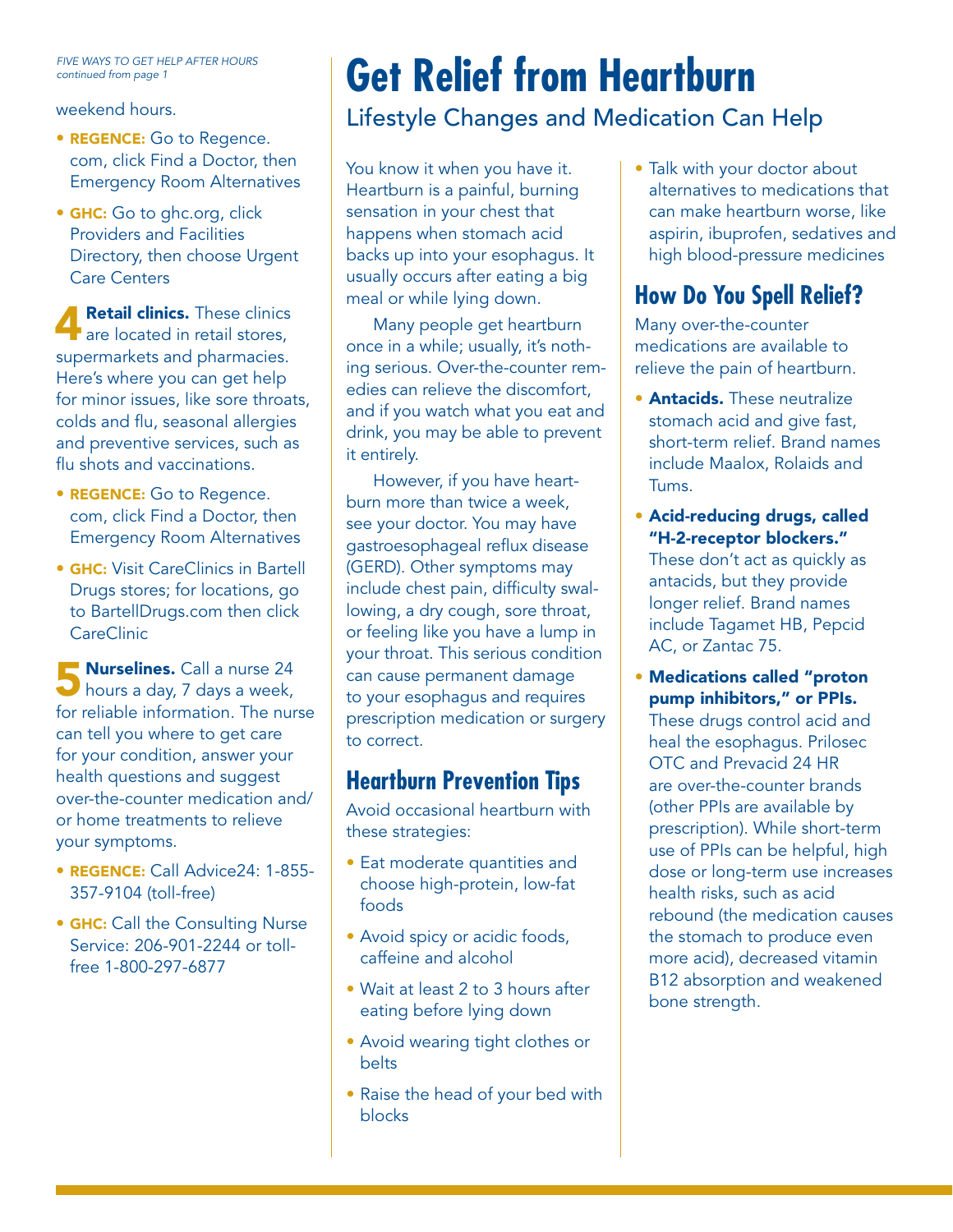# **Defining Benefit Terms**

What is "Preauthorization"?

Your Health Plan requires preauthorization before you receive certain services. This process ensures you receive the best treatment for your condition. Preauthorization helps you:

- Understand your treatment options and related risks
- Know your benefit coverage for a procedure, treatment or service
- Avoid inappropriate or unnecessary medical treatment
- Save unnecessary out-ofpocket costs by helping you use your benefits wisely

If you do not obtain preauthorization before receiving services when it is required, your Health Plan may not cover those costs and you will be responsible for your entire doctor's bill.

An in-network doctor will request preauthorization for you when it's needed. However, if you use an out-of-network doctor, call your Health Plan (see contact information on your ID card) to request preauthorization yourself.

### **Treatments, services and equipment that may require preauthorization:**

- Some surgeries and reconstructive surgery
- Planned admission into hospitals or skilled nursing facilities
- Transplant and donor services
- Specialized imaging such as MRIs, CT scans and cardiac imaging
- Non-emergency air ambulance transport
- Prosthetics and some orthotics
- Home medical equipment
- Interventional pain procedures
- Physical medicine services such as physical therapy and chiropractic care
- Some high-cost injectable medications
- Specialty drugs

It's always a good idea to call your Health Plan if you think you need preauthorization. You'll find out if your doctor has already requested it for you, or if you need to submit a request yourself.

## **Using Preferred Providers**

Choose a Preferred Provider to Keep Your Costs Down

You'll save money when you choose a preferred provider because they charge a discounted rate for services to Preferred Provider Organization (PPO) participants. That keeps costs down for both you and the Health Trust.

While you may choose any physician, health care provider or facility, you save three ways when you choose a preferred provider:

The Plan pays a percentage<br>of the allowed amount for the covered services and supplies you receive. This allowed amount is equal to the PPO discounted charge. However, a non-preferred provider may charge more than this, and you must pay the difference.

**2** The Plan pays a greater **Percentage of the allowed** amount for services received from a preferred provider. When you choose a non-preferred provider, the percentage you pay is higher.

**3** The Plan has a higher coinsurance percentage for non-preferred providers. This means you will pay more out of your pocket when you see a nonpreferred provider.

 To find a preferred provider near you, simply go to your plan's website and look for doctors in the preferred network: Regence at regence.com or Group Health at ghc.org. Or you may call the